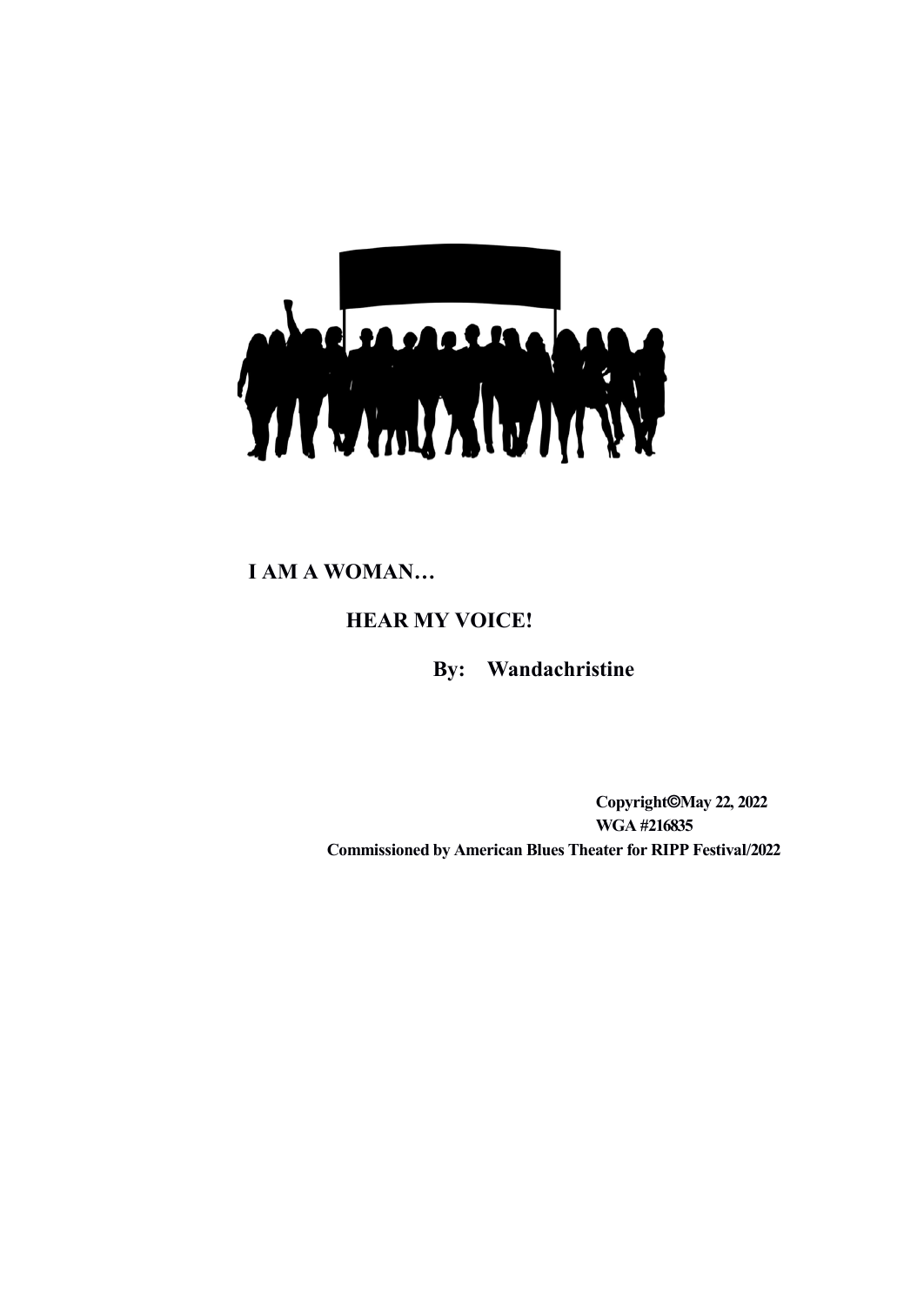# **I AM A WOMAN…**

# **HEAR MY VOICE!**

**By: Wandachristine**

## **SETTING**

**PLACE:** A living room with a large screen tv monitor on the wall. **TIME:** NOW!

## **CHARACTERS**

**WOMAN ONE -** Moderator **WOMAN FIVE -** 71 Year Old **WOMAN EIGHT -** 9 Year Old Girl **WOMAN THREE -** Any Age **WOMAN SIX -** Mother **MAN TWELVE -** Married Gay Parent **WOMAN FOUR -** Activist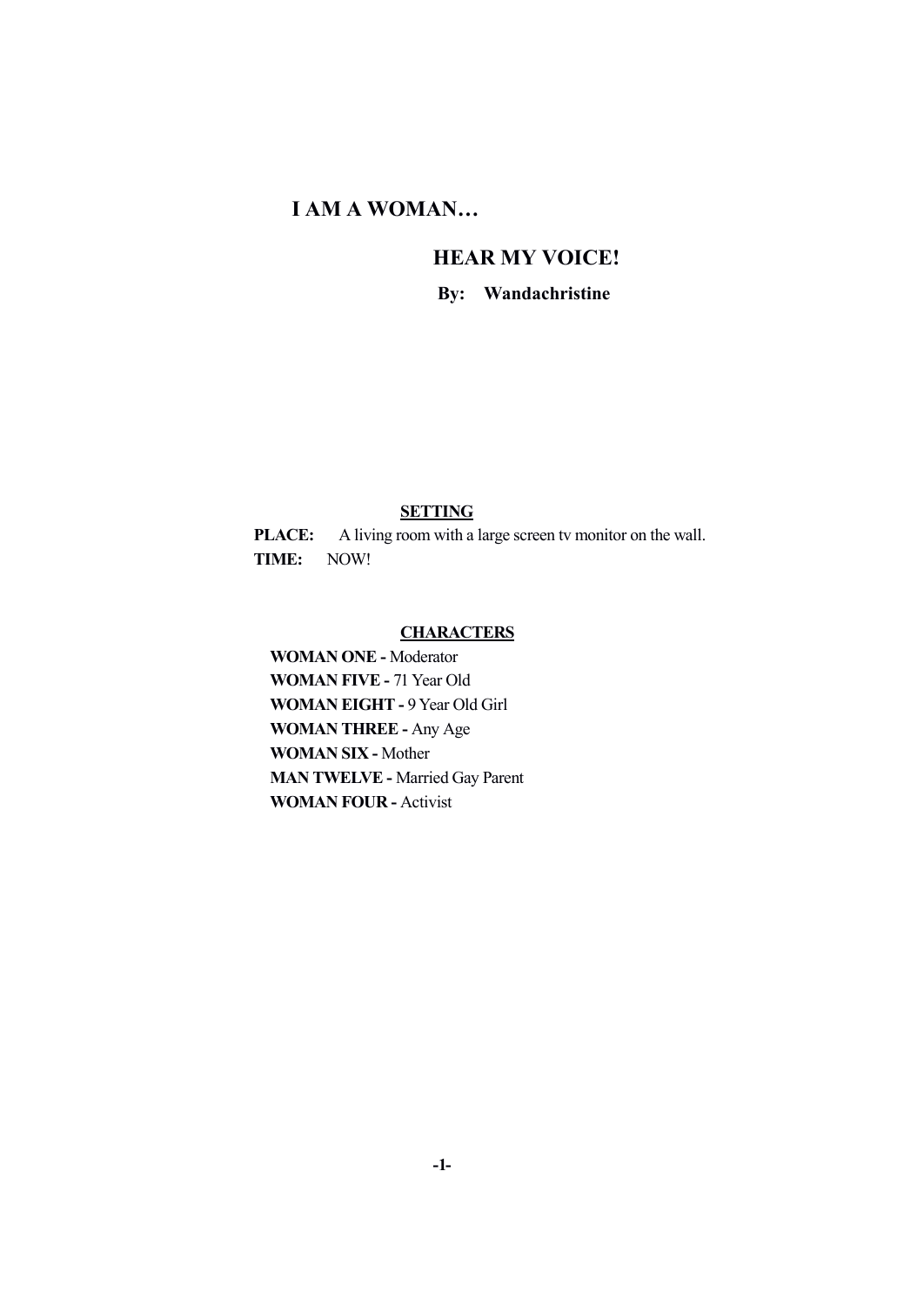### **OPENING SCENE**

**A woman casually dressed enters the living room and walks over to a desk in front of a large screen TV. We never see her face because her back is turned to the audience as she pulls up an office chair to sit down. As the woman sits down, she picks up a remote and turns on the TV; she places a pad on a table in front of her, and pulls a pencil from the bun in her hair. The television screen is now on a screen saver of a large logo in bold black letters standing out in a white background that reads… "I AM A WOMAN…HEAR MY VOICE!" The woman places her ear buds in her ears and suddenly many black boxes begin to form on her screen. It's become obvious to the audience at this point that she's preparing to enter into a Zoom Meeting. But it's also apparent that ALL of their cameras are turned off and they are identified individually as; Woman One, Woman Two, etc. There are at least 50 small boxes on her large screen. The Woman pulls her hanging microphone close to her face as she looks down at her pad, then begins speaking.**

#### **WOMAN ONE**

Good evening everyone and welcome to our first "I Am A Woman…Hear My Voice!" Zoom Meeting. I've asked that all your cameras be turned off during the entire meeting; so as to keep all of our identities private. So just shoot me a message through our chat button if you wish to ask or respond to a question. Tonight I'll be known as Woman One, your moderator. Alright let's get started with tonight's agenda. There are so many voices out there tonight and I want to get to as many as I possibly can, we won't be able to hear everyone; but I'll do my best to address as many issues that warrant our immediate attention. I'm sure that we'd like to start the evening off by addressing the leaked draft written by Justice Alito. We now know what we've known for months, that the Supreme Court plans to overturn Roe v. Wade. So let's begin and remember…One Voice at a time. Woman Five go ahead.

#### **WOMAN FIVE**

I'd like to start by saying that I haven't had a moments night sleep since that piece came out in Politico. **(HER VOICE BEGINS TO QUIVER).** I'm 71 years old and I marched 50 years ago for the right to control MY body. I'm not able to have babies anymore; but my granddaughters and nieces should be able to make their own choices when it comes to their bodies. Not some MAN that can't even get pregnant…or some woman who believes that what I choose is wrong for me or any woman. How dare they take away our constitutional rights not just as women but as human beings...SHAME! SHAME! SHAME ON THEM! We can never allow them to make us go back to how things used to be. They have no right to try and turn back the hands of time! They are NOT our Masters and we are NOT their Slaves! What will they do next? Sell us in the streets? Our lives are not based on a novel by Margaret Atwood. This is not the Handmaid's Tale. Our lives are not for Streaming.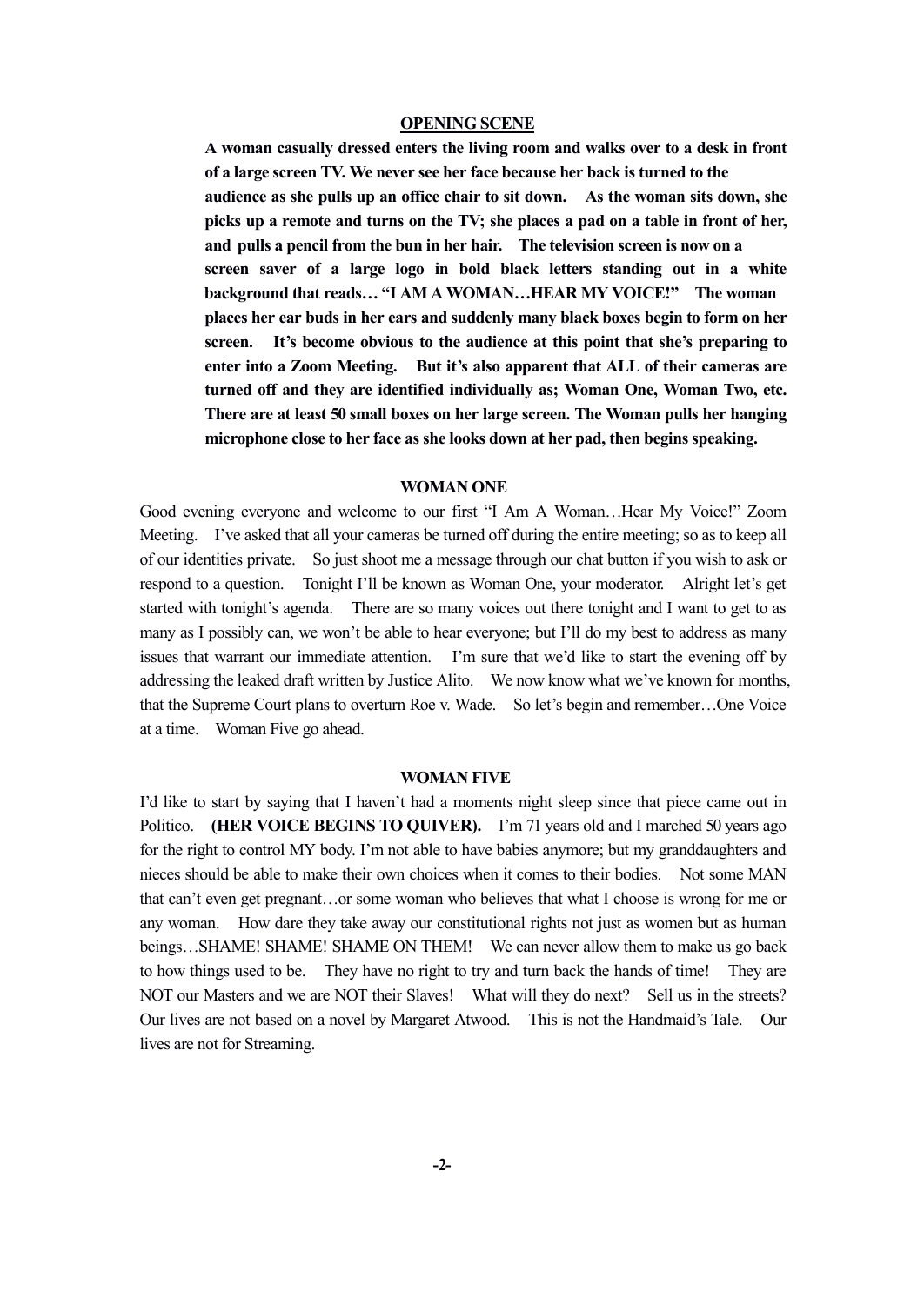#### **WOMAN ONE**

**(QUICKLY INTERJECTS)**…I agree we are not Slaves. We are not the property of ANY man! Nor Woman for that matter. We have careers, property, families; we have lives. We are not going to be clothed in long red dresses, ugly brown boots and wings around our necks. No one can write our individual stories except you the individual. You the woman and only you can write your story. I'd like for you all to hear from Woman Eight. Please Woman Eight, tell everyone your story.

#### **WOMAN EIGHT**

## **(YOU CAN TELL BY HER YOUNG VOICE THAT SHE'S A GIRL AROUND 9 YEARS OF AGE. SHE SPEAKS IN A VERY SOFT LOW TONE).** I don't know if I can…

#### **WOMAN ONE**

Go on Sweetheart. No one can see your face. You're safe. Just tell the story that you told me a few days ago.

### **WOMAN EIGHT**

I don't know if I can…

#### **WOMAN ONE**

It's OK. You don't have to if you don't feel like it.

#### **WOMAN EIGHT**

OK. **(SHE TAKES A LONG BREATH THEN BEGINS).** Because of COVID my Uncle and cousins came to stay with us, because my Uncle lost his job. Everyday he was always watching me**…(HER VOICE GETS SOFTER)** everyday…everyday. Then I woke up one day not feeling good so my Mama told me to stay home from school and she would ask my Uncle to take care of me while she was at work.

## **(SHE TAKES A LONG BREATH, THEN SIGHS).**

She left.

Then he came in my room. I pretended to be sleep, but I could feel his eyes…he kept watching me…and watching me…

But…anyway. He did something to me. **(A LONG SILENT PAUSE)**

I didn't know there was a baby inside of me…and…and…**(SHE CRIES AND WOMAN ONE CUTS OFF HER MICROPHONE).**

### **WOMAN ONE**

It's OK Sweetheart, I'll finish telling your story. She didn't know she was pregnant until her mother noticed that the child was nauseous every morning for at least a week; while getting ready for school. Her mother was able to find out that the child was in her early stages of pregnancy; but they live in Texas and even though the abortion law hadn't gone into effect at the time, she was still afraid for her child.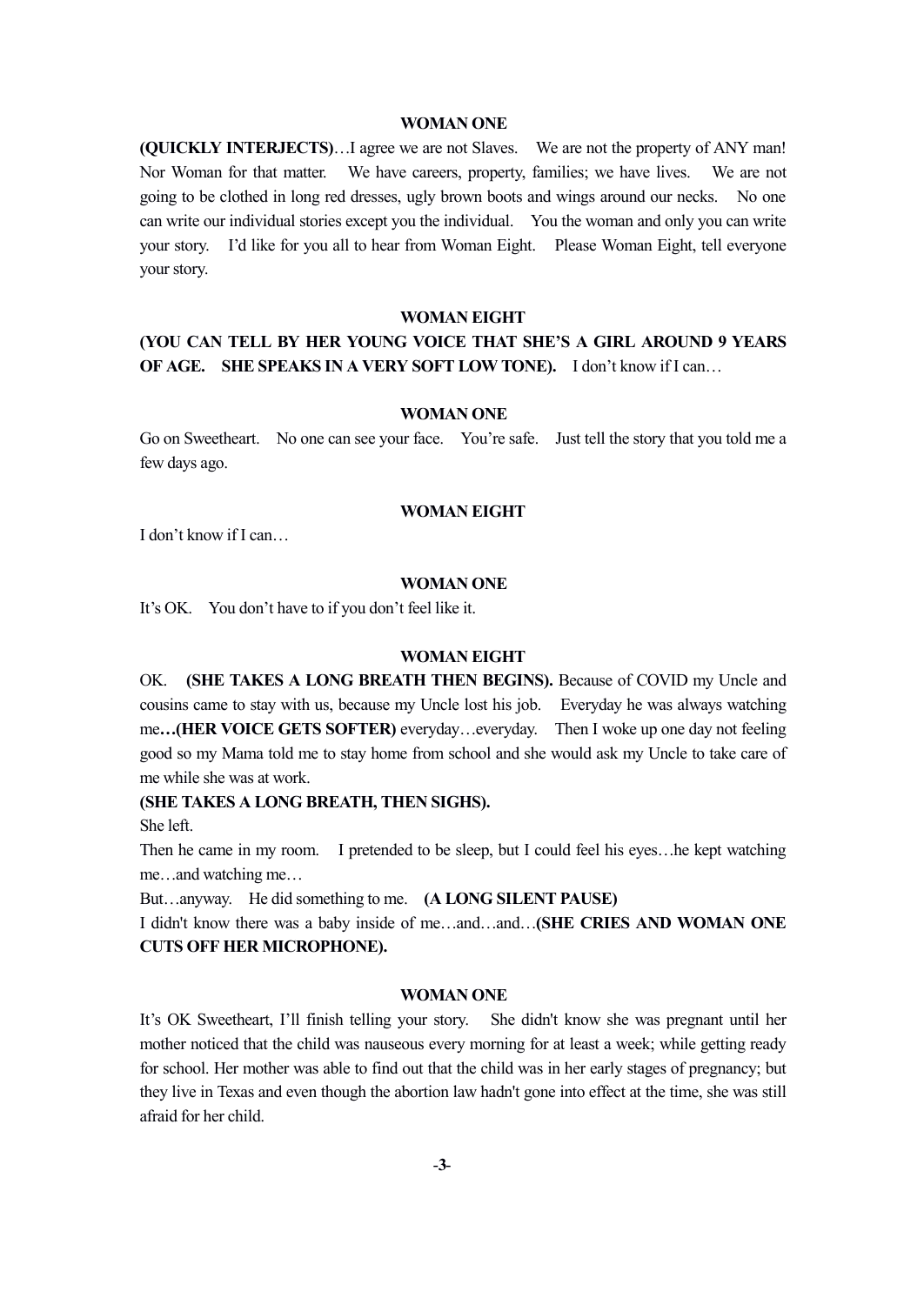She said to me… "My child is having a child. This cannot be." They left Texas and went to Chicago where they have family and there she was able to get an abortion. Yes, Woman Three.

### **WOMAN THREE**

But according to the law that child had been raped through incest and should have been given the right for an abortion regardless of the laws in Texas. Right?

### **WOMAN ONE**

Right. But the child is Black.

#### **WOMAN THREE**

Well that shouldn't matter!

#### **WOMAN ONE**

It shouldn't but it does. Woman Six, you've got something you'd like to add?

#### **WOMAN SIX**

I'm not adding anything because I can't. I can no longer have babies and I wouldn't want to even if I could. The three precious babies that I did have are gone…ALL THREE! My babies were sitting on my front porch playing with the neighbor kids from next door…three o'clock in the afternoon…broad daylight. A car drove by and in a matter of seconds, bullets were everywhere…**(SHE STOPS FOR A BRIEF PAUSE)**…I was just inside, less than five feet away from them. I was watching them the whole time…and when I ran outside all three of my babies were lying in a pool of blood. GONE! Why are they telling us to have babies when they can't and won't protect them? Somebody please tell me WHY?

#### **WOMAN ONE**

**(QUICKLY TAKES CONTROL).** Woman Six, I'm so very sorry for your loss. There are too many Mothers who are grieving just like you. We've been yelling about gun control for years; decades and still nothing is done. You're right to be angry Woman Six. Children can't even be safe in their own neighborhoods. Or at school. We keep talking and talking; but the NRA and those with power sitting behind their Congressional desks...DON'T CARE. Well we have a different voice that would like to join in on the discussion. Go ahead Man Twelve.

## **MAN TWELVE**

My partner and I were married three years ago and last year we adopted twin boys from a young teenage mother who didn't want to keep them. Your fight affects our gay rights as well and DON'T think for one moment that it doesn't. What will happen once they overturn Roe v Wade? I can tell you exactly what's going to happen. They are going to come after the LGBTQ community next. They can't wait to overturn every law in existence for gay rights; especially our marriages. Once they do that, what will happen to the children we've adopted? Will they come in the night and take them from their beds and give them to WHO?